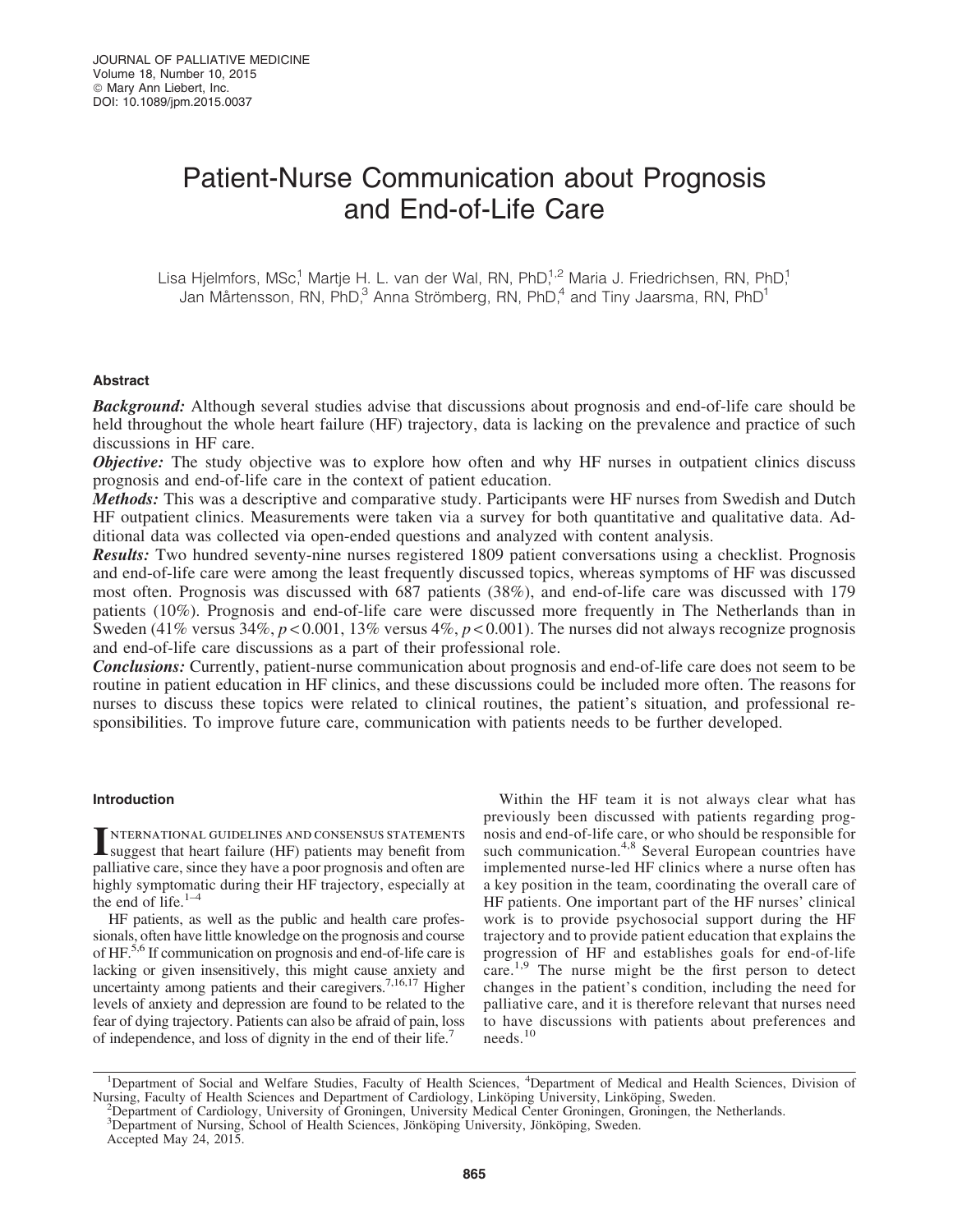

FIG. 1. Discussions of prognosis and end-of-life care in relation to other topics. HF, Heart failure.

Although several studies advise that discussions about prognosis and end-of-life care issues should be held throughout the whole HF trajectory, $3$  data is lacking on the prevalence and practice of such discussions in HF care. Previous research only retrospectively describe the HF practice and no data on actual day-to-day practice is known.<sup>11</sup> The objective of this study was therefore to expand on the knowledge of prevalence and practice of discussing prognosis and end-of-life care with HF patients in the context of patient education at nurse-led HF clinics, and compare this between two European countries with a long history of HF clinics, namely Sweden and the Netherlands.

# Methods

#### Design and setting

A survey integrating both quantitative and qualitative data was conducted. Nurses collected data at 61 Swedish hospitalbased HF clinics, 20 Swedish public health care centers with an HF service, and 91 Dutch hospital-based HF clinics. All hospitals in Sweden and the Netherlands and relevant Swedish public health care centers previously listed in another study were approached for participation.<sup>1</sup>

The study conforms with the principles outlined in the Declaration of Helsinki.<sup>13</sup> It was approved by the Swedish Regional Ethical Review Board (Dnr. 2013/244-31). After consulting the Dutch Medical Ethical Committee, no additional approval was needed in the Netherlands, as no data was collected from patients or patients' medical records.

# Data collection

A researcher approached the eligible HF clinics and invited the nurses to complete a short registration form for every HF patient they met in their practice during a prespecified week, with a maximum of 10 patient registrations per nurse. The HF nurses who agreed to participate received the registration forms by mail and returned the completed ones. Reminders were sent after two weeks. The nurses were informed about confidential handling of the study data.

Using the registration form, the nurses were first asked to register which educational topics they discussed with the patient during the visit. These included important topics in self-care management recommended in the HF guidelines from the European Society of Cardiology (ESC) as essential for patients in order to perform appropriate self-care behaviors. Guideline topics include, for example, adherence to treatment, physical activity, symptom monitoring, and diet recommendations (see Fig. 1).<sup>2</sup> For each topic the nurses could check off (yes/no) in the registration form showing whether the topic was discussed with the patient. The topic of immunization was removed from the report of the data due to variation in time of data collection in the different countries.

The second part of the registration form focused on prognosis and end-of-life care and included open-ended questions to collect data on the nurses' reasons for discussing these topics or not with the patient (see Table 1). The definitions of prognosis and end-of-life care were specified in the registration form to increase validity. Prognosis was defined as ''the expected trajectory of a disease in a specific individual.'' End-of-life care was defined as ''the time when the patient mainly receives palliative care and medical treatment at the same time as the rehabilitating treatment ceases or is minimized.''

The registration form was developed by the research group and validated by five experienced HF nurses. A detailed description of the validation procedure is described elsewhere.<sup>14</sup> The registration form was translated into Dutch by a certified translation service and reviewed by a person fluent in Dutch and Swedish.

Background variables of the patients included sex, age, and New York Heart Association (NYHA) classification assessed by the HF nurse. For the Swedish patients, additional data was collected from their medical record on marital status, N-terminal pro-Brain Natriuretic Peptide (NT pro BNP) or Brain Natriuretic Peptide (BNP), duration of HF, and comorbidity. Background data of the participating HF nurses included sex, age, specialist training, and years of practice in health care, especially in HF care.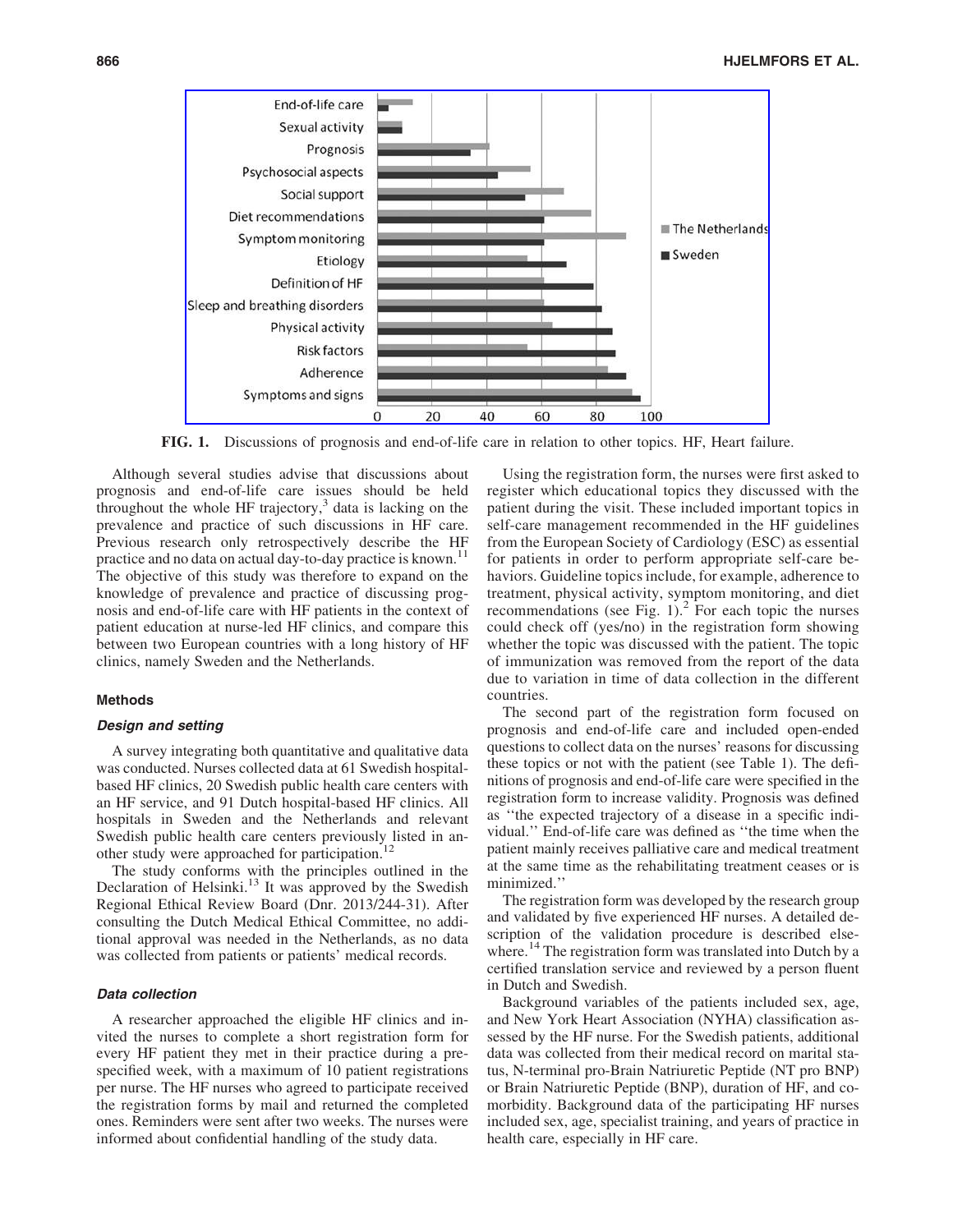#### COMMUNICATION ABOUT END-OF-LIFE CARE 867

Table 1. Questions about Prognosis and End-of-Life Care in the Registration Form

Did you discuss prognosis with this patient?

 $\Box$  Yes  $\Box$  No

Why/why not?

Do you think it is relevant to discuss prognosis with this patient?

————————————————————————

————————————————————————

————————————————————————

———————————————————————— ————————————————————————

| $\Box$ Not at all                |
|----------------------------------|
| $\Box$ Yes, as soon as possible  |
| $\Box$ Yes, but in a later stage |
|                                  |

□ Other:

Did you discuss end-of-life care with this patient?

 $\Box$  Yes  $\Box$  No

Why/why not?

Do you think it is relevant to discuss end-of-life care with this patient?

 $\Box$  Not at all

- $\Box$  Yes, as soon as possible
- $\Box$  Yes, but in a later stage
- $\Box$  Other: ————————————————————————

## Analysis

Descriptive statistics were used to describe the sample and the responses to the study variables. Data from Sweden and the Netherlands were compared using Student's t-tests and chi-square tests. Outcomes were considered statistically significant when *p* < 0.05, with Bonferroni correction for multiple testing. SPSS 20.0 (IBM, Armonk, NY) was used to analyze the data. Additional qualitative data from openended questions were analyzed using a conventional content analysis approach.<sup>15</sup> The procedure of the analysis included a comprehensive review of the data, where the coding and the categories derived directly from the data.<sup>16</sup> Initially, all data was read through to obtain a sense of the whole. Next, meaning units from the data were condensed into codes and sorted under subcategories, depending on the relationship between the codes. After that, the subcategories were explored for underlying meaning and linked together into categories. The categories emerged from the text through analysis of the meaning of the subcategories, and also by linking back to the research question. To enhance trustworthiness, each step in the analysis was discussed in the research group until consensus was reached.

# **Results**

#### Background characteristics of the HF nurses

In total, 279 HF nurses registered 1 or up to 10 patient conversations each during November 2012 and January 2014. There were 113 nurses from Sweden (response rate 83%) and 166 nurses from the Netherlands (response rate 80%) (see Fig. 2). The majority of the nurses were women (90%), the mean age was 50 years  $(\pm 8)$ , and 87% had a specialist education, mainly in cardiology or intensive care nursing. Ten percent had special education in discussing prognosis and 13% in discussing end-of-life care. On average, the nurses had worked for  $27 \pm 11$  years in health care and  $10 \pm 7$  years with HF patients. On average, the nurses spent 52% of their working hours in HF care. The Swedish nurses were slightly older (51 $\pm$ 9 versus 49 $\pm$ 8, *p* = 0.038) and had worked longer with HF patients than the Dutch nurses ( $11 \pm 12$  versus  $9 \pm 8$ ,  $p=0.001$ ). The Dutch nurses more often had a specialist education (92% versus 80%,  $p = 0.003$ ) and worked more hours in HF care each week (58% versus 42%, *p* < 0.001) than the Swedish nurses.

#### Background characteristics of the patients

Conversations with 611 Swedish and 1198 Dutch HF patients were registered. The mean age of the patients was  $71 \pm 12$ , 62% were men, and the majority of the patients (88%) were in NYHA class II or III (see Table 2). Among the Swedish patients there were more men (68% versus 59%, *p* < 0.001) than among the Dutch patients, and they were two years younger  $(70 \pm 12 \text{ versus } 72 \pm 12, p = 0.001)$ .

# Practice of discussing prognosis and end-of-life care in a patient education context

Prognosis was discussed with 687 of the patients (38%) and end-of-life care with 179 of the patients (10%). For the 1060 patients (62%) with whom prognosis was not discussed, nurses reported that this could be relevant to discuss in the future in 70% of the patients. Similarly, for the 1552 patients (90%) with whom end-of-life care was not discussed, nurses reported that it could be relevant to discuss this topic later on in 75% of the patients.

The Swedish nurses discussed on average  $9\pm 3$  topics with the patients during an HF clinic visit and the Dutch nurses on average  $8 \pm 3$  topics (t=2, 96,  $p = 0.003$ ). The least frequently discussed topics in both countries were end-of-life care, sexual activity, and prognosis (see Fig. 1).

Prognosis was more often discussed with the Dutch patients compared to the patients in Sweden (41% versus 34%,  $p$  < 0.001); a significant difference was also seen in conversations about end-of-life care  $(13\%$  versus  $4\%, p < 0.001$ ). The Swedish nurses more often reported that it was not at all relevant to discuss prognosis (11% versus 5%, *p* < 0.001) and end-of-life care (22% versus 7%, *p* < 0.001), while the Dutch nurses to a greater extent indicated that prognosis and end-oflife care should be discussed as soon as possible (27% versus 20%, *p* < 0.001, 13% versus 5%, *p* < 0.001).

# Reasons for discussing or not discussing prognosis and end-of-life care with the HF patient

In the conventional content analysis of about 3100 answers, three categories with underlying subcategories were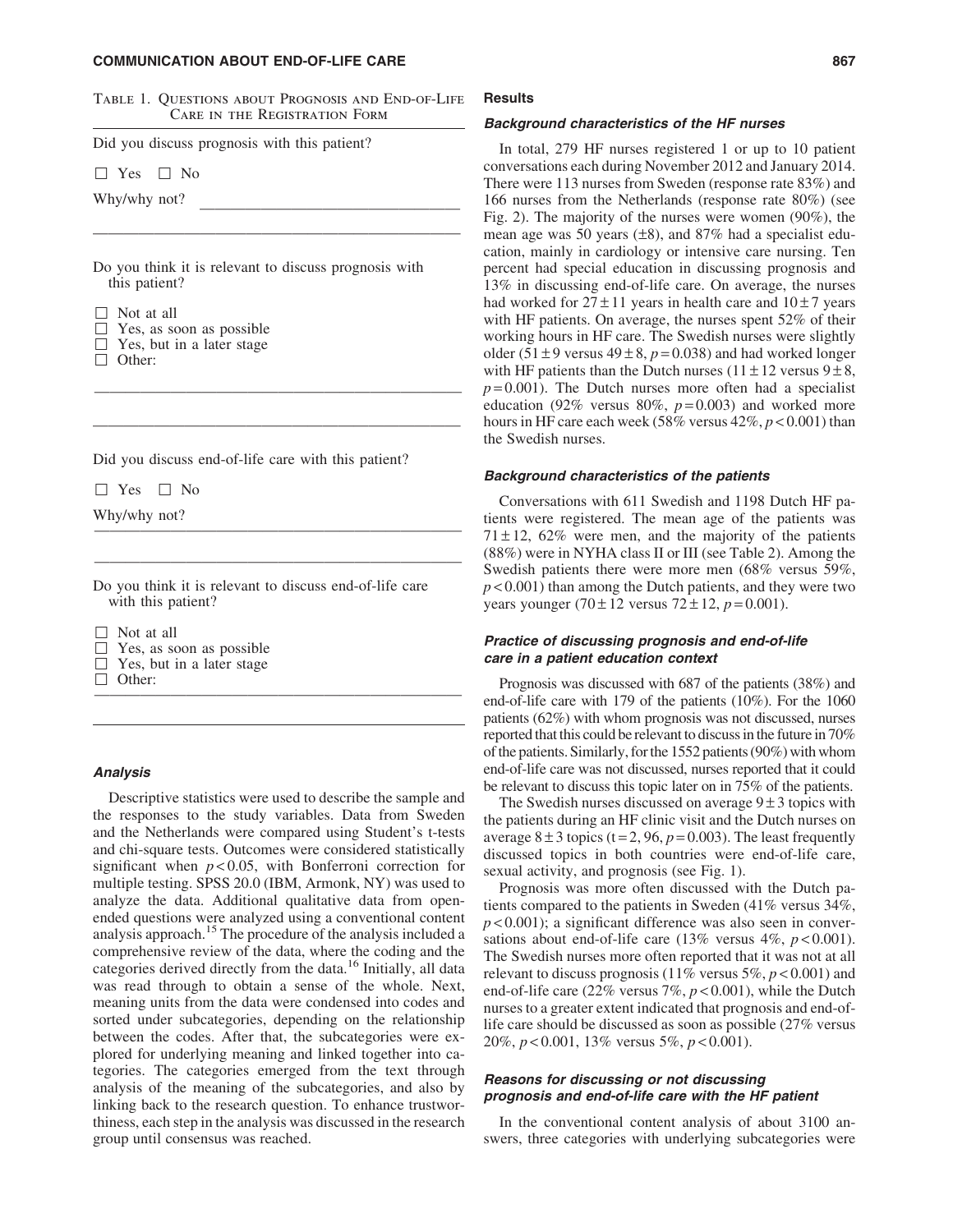

FIG. 2. Flowchart of the HF clinic and nurses participating in the study and the number of patient visits registered. HF, Heart failure.

identified, describing the HF nurses' reasons for discussing or not discussing prognosis and end-of-life care with HF patients (see Table 3).

Prognosis and end-of-life care discussions are guided by clinical routines throughout an anticipated HF tra**jectory.** This category describes the idea of an anticipated course of HF, indicating that there are specific occasions during the course of HF that are more suitable for discussing prognosis and end-of-life care. The nurses discuss prognosis and end-of-life care mostly when the patient is believed to be approaching the end of life or when there are deteriorations and worsening HF symptoms, as reflected by the statement, ''Old man in NYHA class IV with multimorbidities—it seemed relevant given the status of the patient.'' The nurses also reported that they sometimes discuss prognosis with the patient in order to point out the seriousness of HF and the importance of adhering to treatment. ''It was a part of the prognosis discussion—what might happen if the patient did not adhere to the prescribed treatment.'' Nonetheless, there was no common opinion among the nurses about the right time for these discussions. Several nurses stated that it is not appropriate to discuss these matters at the patient's first visit to the HF clinic, while others described prognosis and end-of-life care as general information and hence should be discussed at the patient's first visit to the HF clinic.

Prognosis and end-of-life care discussions should be tailored to the specific patient's situation. This category describes that the nurses discuss prognosis and end-of-life care according to each individual patient's situation. Nurses described that other matters are of greater importance than prognosis and end-of-life care, such as improving self-care, titration of medication, adherence to treatment or comorbidity. ''Focus entirely on possibilities to live a life as good as possible despite diseases, emphasizing self-care.'' Some nurses also reported that the patients should be responsible for initiating a discussion about prognosis and endof-life care, and that they do not find it relevant to discuss these topics unless the patients ask questions and indicate that they are prepared to discuss it.

Patients' characteristics both hinder and facilitate discussions of prognosis and end-of-life care. Sometimes psychosocial or cognitive problems or language issues are barriers for discussing these topics. ''The patient was anxious; therefore I was not comfortable discussing it.'' Some nurses reported that prognosis and end-of-life care is not discussed at the HF clinic, as the patients often are stable or have mild HF. ''The patients who visit me at the HF clinic are not in a stage where you discuss prognosis or end-of-life care.'' The nurses sometimes suggested that it can be relevant to initiate conversations about these topics, for example if the patient is deteriorating or is considered for a device implantation. However, maintaining the patient's hope for the future is prioritized. Especially if the patient is feeling down, the conversation should then focus on possibilities, to help the patients concentrate on things they still want to achieve in life, despite living with a chronic illness.

Prognosis and end-of-life care discussions are directed by professional responsibilities. This category describes that the nurses did not perceive discussing prognosis or end-of-life care as a part of their role as a nurse,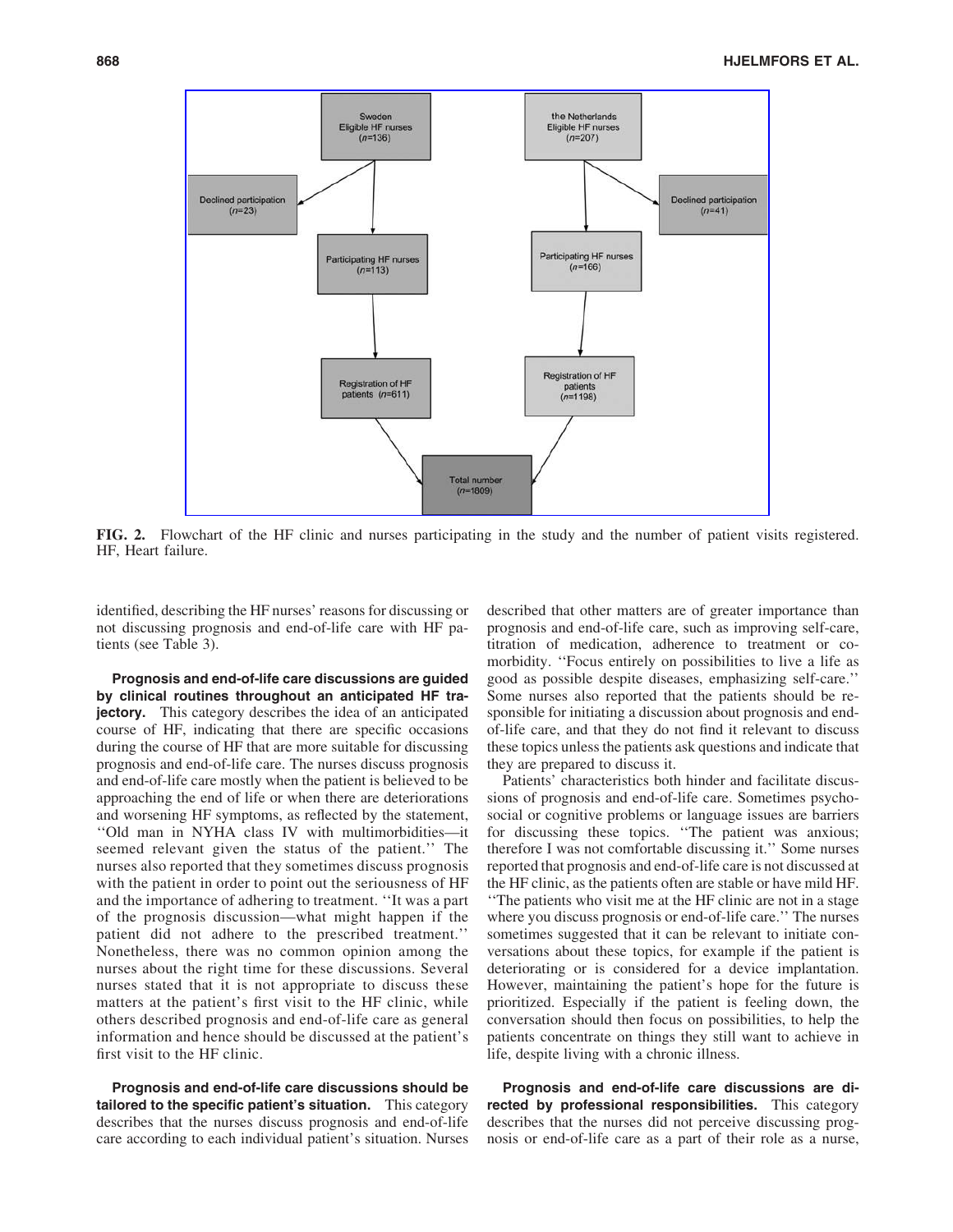| TABLE 2. BACKGROUND CHARACTERISTICS OF THE |  |                                        |  |  |
|--------------------------------------------|--|----------------------------------------|--|--|
|                                            |  | HF PATIENTS WHO VISITED THE HF CLINICS |  |  |

| Background characteristics                                                       | Sweden<br>$(n=611)$                                        | <i>The Netherlands</i><br>$(n=1198)$         |
|----------------------------------------------------------------------------------|------------------------------------------------------------|----------------------------------------------|
| Gender, male $(n, %)$<br>Age, years (mean $\pm$ SD)                              | 414 (68%)<br>$70 + 12$                                     | 693 (58%)<br>$72 \pm 12$                     |
| <b>Marital status</b><br>-married/living with<br>partner $(n, \%)$               | 397 (65%)                                                  | <b>NA</b>                                    |
| <b>NYHA</b> classification<br>$(n, \%)$                                          |                                                            |                                              |
| T<br>$\mathbf H$<br>Ш<br>IV                                                      | 53 (9%)<br>284 (49%)<br>223 (39%)<br>15(3%)                | 101(9%)<br>495 (45%)<br>431 (40%)<br>63 (6%) |
| <b>Months with HF</b><br>$(mean \pm sd)$                                         | $28 \pm 43$                                                | <b>NA</b>                                    |
| NT-proBNP (median,<br>IOR)                                                       | 1970 (3687)                                                | <b>NA</b>                                    |
| <b>BNP</b><br><b>Comorbid diseases</b><br>$(n, \%)$                              | 498 (827)                                                  |                                              |
| Endocrinology<br>Respiratory/lung<br>Musculoskeletal<br>Cancer<br>Renal diseases | 129 (29%)<br>86 (19%)<br>58 (13%)<br>50 (11%)<br>32 $(7%)$ | NA.                                          |
| Psychiatric<br>Gastrointestinal<br>Other $*$                                     | 25(6%)<br>25(6%)<br>46 (10%)                               |                                              |

NYHA, New York Heart Association; HF, Heart Failure; NproBNP, N-terminal pro-Brain Natriuretic Peptide; BNP, Brain Natriuretic Peptide. NA, Not Available, this was not collected in the Dutch data; IQR, interquartile range.

\*Other includes haematology, neurology, infections, skin disease, lupus and liver disease.

indicating that they perceive these discussions to be beyond their responsibility and authority. ''It's not my place as a nurse.'' Most of the nurses stated that physicians should be the first to discuss prognosis and end-of-life care with the patient, preferably by using a break-point conversation. ''Should be discussed during hospitalization or at a visit to the physician.''

# **Discussion**

This is the first study registering the prevalence of discussing prognosis and end-of-life care with patients in HF care. The main findings were that prognosis and end-of-life care (together with sexual activity) were the three least frequently discussed topics in both Sweden and the Netherlands. Furthermore, many of the HF nurses in both Sweden and the Netherlands expressed that the reasons for discussing or not discussing these topics depended on external circumstances outside their professional role as a nurse, on several factors related to the patient, or on factors in the course of the illness.

Overall, prognosis was discussed in 38% of the patient conversations, and end-of-life was discussed in 10%. This low prevalence was in line with previous research reporting a lack of these conversations.<sup>17,18</sup> More than half of the patients (56%) were in lower NYHA classes (I–II), and many nurses reported that prognosis and end-of-life care could be relevant to discuss in the future in these patients. However, it is known from the literature that HF patients sometimes prefer to discuss the HF trajectory and their future care at times when they are in a stable physical and/or cognitive state, in order to be able to respond and process the information they receive. Most of all, they prefer the professionals to initiate these conversations; and considering this, the opportunity to discuss prognosis and end-of-life care must be available at all stages of HF care, including in the lower NYHA classes.<sup>18,19</sup>

This study illustrates similarities and differences in HF nurses' practice of discussing prognosis and end-of-life care at Swedish and Dutch HF clinics. The most commonly discussed topic in both countries was symptoms and signs of HF, but the Dutch patients were reported to have discussed prognosis and end-of-life care to a greater extent than the Swedish patients. Compared to the Swedish nurses, the Dutch nurses more often found it relevant to discuss these topics as soon as possible with their HF patients. These differences might be explained by cultural factors that can influence clinical practice, e.g., openness to talk about sensitive subjects. $21$  Other differences between the HF care in these countries include the larger number of specialist educated nurses in the Netherlands and different educational systems. These combined with the finding that the nurses in the Netherlands reported relatively more hours in the HF clinic per week might indicate different levels of knowledge and experience between the nurses from the different countries.

From the three categories that emerged in the content analysis, we further learned that there were several reasons for having or not having these discussions, which were related to clinical routines, the patient's situation, or professional responsibilities. Prognosis and end-of-life care were discussed in the HF clinic if something had taken place in the patient's HF care pathway, often depending on external circumstances outside the nurses' professional role. The nurses did not always acknowledge prognosis and endof-life care discussions as a part of their role as a nurse, indicating that they perceived these discussions to be beyond their responsibility and authority. If the patients initiated a conversation about prognosis or end-of-life care, the nurses discussed the topic in order to meet the patients' wishes and needs. This is confirmed in other studies<sup>18</sup> and in our previous survey describing the same Swedish HF nurses' perspectives on discussing prognosis and end-of-life care with HF patients, where the nurses concluded that it was easier to discuss these topics when the patient asks questions about it.<sup>14</sup>

It is important to consider what consequences these reasons for having or not having these discussions might have for the care provided for the patients. With the current developments of the nursing profession adopting more autonomous roles and with emergence of team leadership, $20,21$  it was surprising to find that many nurses thought prognosis and end-of-life care discussions to be beyond their role as a nurse. HF nurses have a key position within the HF team and can be encouraged to take a leadership role in assessing HF patients' needs and preferences. Thus, they could take more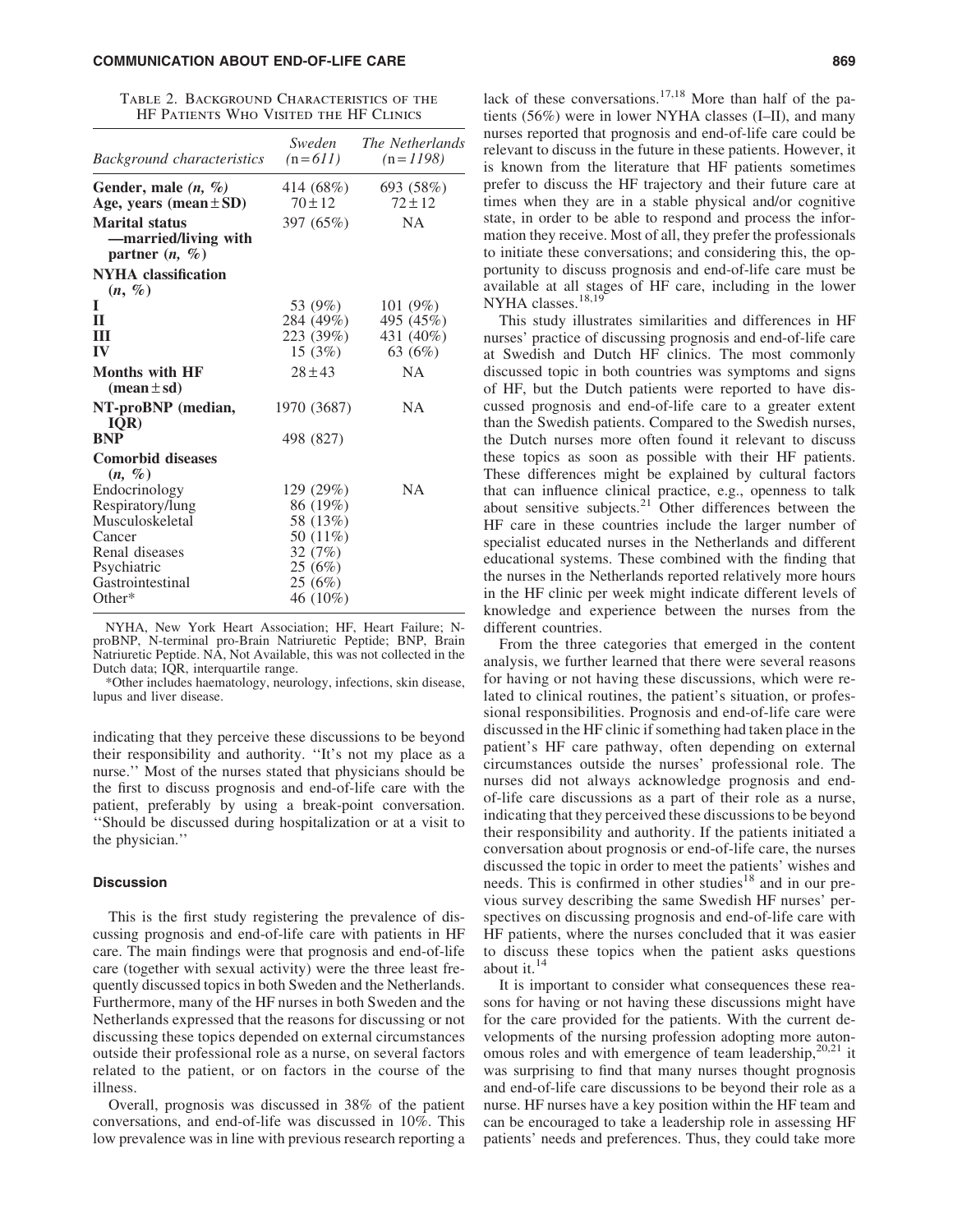It is not my job

Break-point conversation first

| TABLE 3. REASONS FOR DISCUSSING OR NOT DISCUSSING PROGNOSIS AND END-OF-LIFE CARE WITH HF PATIENTS                                                                                                                                                                                                                                       |                                                              |                                                                                                                 |  |  |  |  |
|-----------------------------------------------------------------------------------------------------------------------------------------------------------------------------------------------------------------------------------------------------------------------------------------------------------------------------------------|--------------------------------------------------------------|-----------------------------------------------------------------------------------------------------------------|--|--|--|--|
| Code                                                                                                                                                                                                                                                                                                                                    | Subcategory                                                  | Category                                                                                                        |  |  |  |  |
| Will be discussed at deteriorations<br>Should be discussed when the patient is<br>hospitalized                                                                                                                                                                                                                                          | In a later stage of the illness                              | Prognosis and end-of-life care<br>discussions are guided by clinical<br>routines throughout an                  |  |  |  |  |
| Point out the seriousness of the illness<br>Point out the importance of adherence<br>Discussed at the first or final visit at the<br>HF clinic                                                                                                                                                                                          | Part of patient education                                    | anticipated HF trajectory                                                                                       |  |  |  |  |
| Medications are still being titrated<br>The conversation focused on self-care<br>The patient had other diseases or issues<br>that were more important<br>The patient will have an ICD/CRT                                                                                                                                               | Other matters of greater importance                          | Prognosis and end-of-life care<br>discussions should be tailored to<br>the specific situation of the<br>patient |  |  |  |  |
| The patient asked<br>Not relevant for a nurse to discuss if the<br>patient does not initiate a discussion<br>The patient was not open to discuss that<br>yet                                                                                                                                                                            | Patient should initiate the<br>discussion                    |                                                                                                                 |  |  |  |  |
| The patient was still investigated or<br>recently diagnosed<br>The patient was not at the end of life<br>The patient was young<br>The patient had psychosocial problems<br>The patient was too healthy<br>The patient's HF was stable<br>The patient had worsening HF symptoms<br>The patient had cognitive problems<br>Language issues | Patients' characteristics hinder or<br>facilitate discussion |                                                                                                                 |  |  |  |  |
| Discussed in a supportive manner<br>Do not want to take away hope                                                                                                                                                                                                                                                                       | A wish to preserve the patient's<br>hope for the future      |                                                                                                                 |  |  |  |  |
| Not the nurse's place                                                                                                                                                                                                                                                                                                                   | Not the nurse's main role and                                | Prognosis and end-of-life care                                                                                  |  |  |  |  |

CRT, cardiac resynchronization therapy; HF, heart failure; ICD, implantable cardioverter defibrillator.

responsibility

the discussions

Physician should discuss first Physician should initiate and lead professional responsibilities

responsibility for discussing prognosis and end-of-life care with HF patients. They might also consider introducing palliative care and discussions about patient preferences for future care earlier in the HF trajectory, regardless of the patient's age or NYHA class, as suggested earlier. $^{22}$ 

Professionals often find it difficult to choose the right time for initiating prognosis and end-of-life discussions with patients, and they often avoid these conversations, because they are afraid of taking away hope and cause anxiety in patients,<sup>18</sup> which was also found in our study. Previous research reports that nurses who have additional education on discussing sensitive topics, for example sexual activity, are more comfortable and active in discussing these topics with their patients.<sup>23</sup> Hence, HF nurses working with HF patients might benefit from more education in discussing prognosis and end-of-life care. Communication tools might also help them to initiate conversations about prognosis and end-of-life care and prepare them for discussions about these topics throughout the whole HF trajectory, not only when the patient asks questions or is deteriorating.<sup>24</sup> Patients' preferences, information needs, and choices with regard to their care may change over the course of HF, necessitating regular open discussions.<sup>8</sup>

Although we conducted some basic content and face validity testing, we are aware of the validity limitations of the self-reported registration form used. This study was a national survey from two countries with long traditions of nurse-led HF clinics and with a high response rate in both countries. The findings can therefore be generalized to HF care in Sweden and the Netherlands. However, the prevalence and practice of discussing HF prognosis and end-of-life care may be different in other countries and cultures.

discussions are directed by<br>professional responsibilities

In conclusion we propose to include prognosis and end-oflife care discussions more often in patient education at nurseled HF clinics. These discussions fit in the goals of the HF clinic, namely to improve patient outcomes through psychosocial support and to provide patient education that explains HF progression and establishes goals for end-of-life care.<sup>1,9,25</sup> Future research should further explore and test interventions to optimize patient-nurse communication about prognosis and end-of-life care, and be sensitive to cultural differences.

# Acknowledgments

We thank all the nurses who participated in the study. This work was supported by the Heart and Lung Foundation